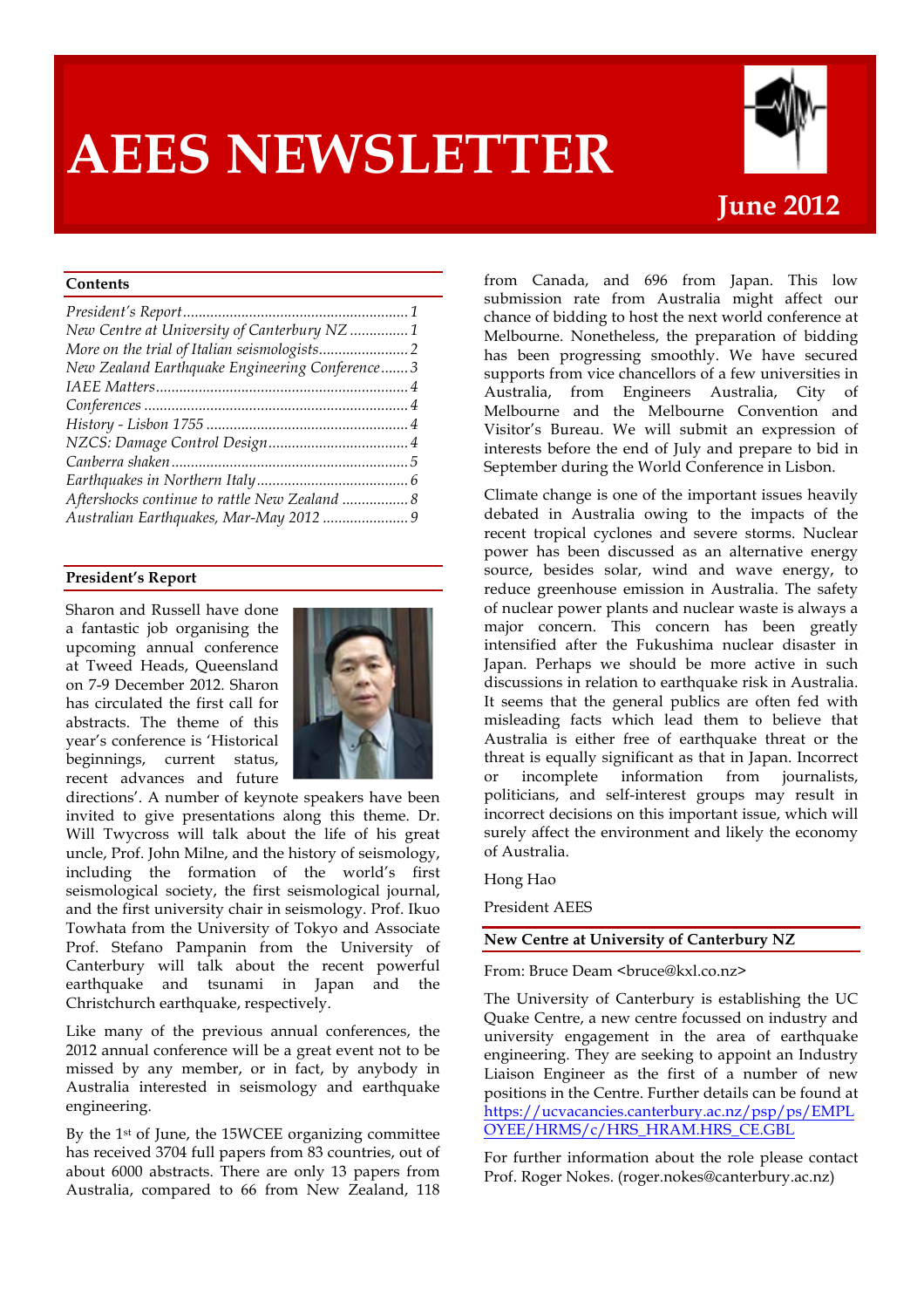## **More on the trial of Italian seismologists**

*Earthquake Experts Finally Testify in Their Manslaughter Trial* Abstracted from Science Insider by Edwin Cartlidge on 31 May 2012

Even as Italians were coping with a destructive earthquake near the city of Modena, killing at least 17 people, the seven indicted scientists finally took the witness stand for the first time.

The prosecution argues that an assessment of seismic risk carried out by them at a meeting of Italy's National Commission for the Forecast and Prevention of Major Risks, was superficial and led to people remaining indoors and perishing in the early hours of 6 April 2009 instead of leaving their homes following tremors earlier in the night. A swarm of tremors had shaken the area over the previous 4 months.

An interview was given before the meeting by Bernardo De Bernardinis, then deputy chief of Italy's Civil Protection Department who told a television journalist that the tremors posed "no danger" and that "the scientific community continues to confirm to me that in fact it is a favourable situation, that is to say a continuous discharge of energy."

De Bernardinis, who is an expert on floods, yesterday told the court that he used the word "favourable" because he believed that the "swarm" had neither increased nor decreased the probability of a major quake striking the region in the near future. He came to this conclusion, he said, after having read two articles written by another of the indicted, Giulio Selvaggi of Italy's National Institute of Geophysics and Volcanology (INGV), and three stories published by the ANSA news agency. He said that his impression of "normal" seismicity was reinforced by what he heard during the 31 March meeting, including the statement that more powerful tremors were improbable. "If they had said to me that the risk had increased I would have called Bertolaso straight away," he said, referring to his then boss, Guido Bertolaso.

Testifying first yesterday, before De Bernardinis, was Enzo Boschi, who at the time of the quake was president of the INGV. He said that swarms could not be considered precursors of earthquakes, saying that "a seismic sequence, whether consisting of big or small tremors, cannot tell us if a major earthquake is on the way." He ruled out the idea that a discharge of energy might reduce the chances of a major quake. "It is neither favourable nor unfavourable," he said, explaining that scientists cannot know how much energy there is to discharge.

Defendant Claudio Eva, a geophysicist at the University of Genoa, agreed that swarms cannot predict the occurrence of major earthquakes, pointing out that the L'Aquila quake was the only strong tremor in Italy in the past 50 years to be preceded by a swarm. Eva, however, revealed at the time of the 31

March meeting, he didn't realize the area around L'Aquila was subject to a swarm, and he also testified that he didn't know that two major historical quakes in the region, in the 15th and 18th centuries, were also preceded by swarms.

When the prosecution made its case to indict the seven now on trial, it contended that the commission members' discussions at the meeting contained little real evaluation of the ongoing swarm, describing their analysis as "approximate, generic, and ineffective." During yesterday's testimony, Boschi told the court that he went to L'Aquila expecting the discussion to be "more thorough" and "much longer" than the 45 to 60 minutes that it turned out to be. "Afterwards, I understood why it was shorter," he says. "The fundamental point was to understand whether or not one can predict earthquakes, so things ended there."

Boschi's comments in court yesterday follow the release of a recording of a phone conversation on the Web site of the newspaper La Repubblica in January, in which Bertolaso is heard telling a regional civil protection officer on 30 March 2009 that the meeting was being set up "not because we are frightened and worried" by the swarm but because "we want to reassure the public." In that recording, Bertolaso said that he wanted to "shut up any imbecile," which is thought to be a reference to Gioacchino Giuliani, a technician at the National Institute of Nuclear Physics near L'Aquila whose claim to have predicted the earthquake was widely derided by earthquake specialists. While not among the seven currently on trial, Bertolaso is now also being investigated by L'Aquila prosecutors.

The main trial, meanwhile, which started in September last year, now breaks for the summer and will resume this September when the prosecution and then the defence are due to present their final arguments to the judge, who is expected to give his verdict before the end of October.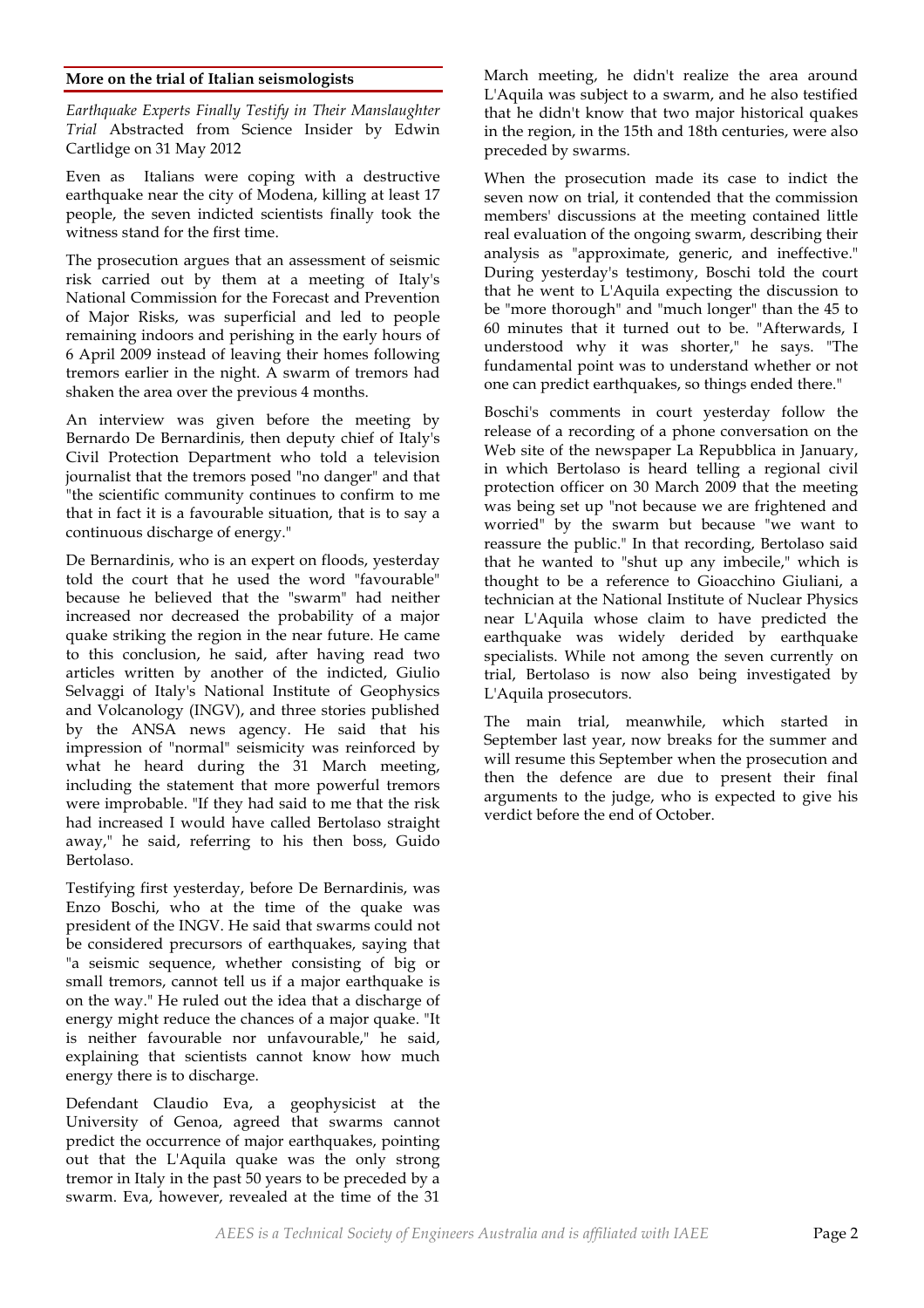## **New Zealand Earthquake Engineering Conference**

The New Zealand Society for Earthquake Engineering annual conference was held at Canterbury University in Christchurch,  $13<sup>th</sup> - 15<sup>th</sup>$  April 2012. The theme 'Implementing lessons learnt', and the scope of presented papers reflected the wide range of disciplines contributing to societies need for protection from earthquakes.

Members, Professor Nawawi Chouw and Kevin McCue, inspect fatigue (vibration) problems after the NZSEE meeting.

Keynote speakers included Roger Sutton, chair of the Canterbury Earthquake Recovery Authority who urged engineers not to be too conservative in their recommendations for the rebuilding program.



On Saturday morning Professor David Alexander gave an entertaining and comprehensive discourse on seismic risk mitigation. The introduction of timedependent earthquake hazard was a big change from past practice and the general consensus that 'low risk does not equal no risk', the title of one of the oral presentations, was interesting (and noted prominently in AS2121-1979). Several speakers suggested we build base-isolated structures everywhere, even where the risk is low but the consequences of collapse may be great. A good example of how well base-isolated buildings respond was the Christchurch hospital, subjected to strong ground motion, but suffering little

damage. The extra cost computed by several speakers was in the range 10 to 20% with potential extra cost savings on insurance.

The AGM was held as the Friday night. This year there were so many speakers that Saturday afternoon was devoted to oral presentations, a trend AEES might have to adopt.

The Saturday night buffet dinner was excellent, even with a Super15 Rugby match next door. The mayor entertained us with colourful stories about his life experiences followed by presentations of life membership and awards to members, and the big announcement that Professor Stefano Pampanin had been elected by the incoming committee as President of the Society for the year.

There were at least nine members of AEES at the meeting including immediate past President John Wilson who invited all present to join us at Tweed heads for this years AEES conference.

The conference ended with an extended plenary session that had some useful messages though we had to leave before it finished to make our flight home. Every session suffered from time overruns due to late starts or speakers/chairs running overtime.

Congratulations to Professor Pampanin, newly elected President of NZSEE and a big thanks to the new immediate-past President Peter Wood for a very difficult job well done, the recovery of Christchurch an ongoing task.



*A shake of former-Presidents at NZSEE2012 left to right: Mark Stirling, Kevin McCue and Peter Wood.*

Kevin McCue.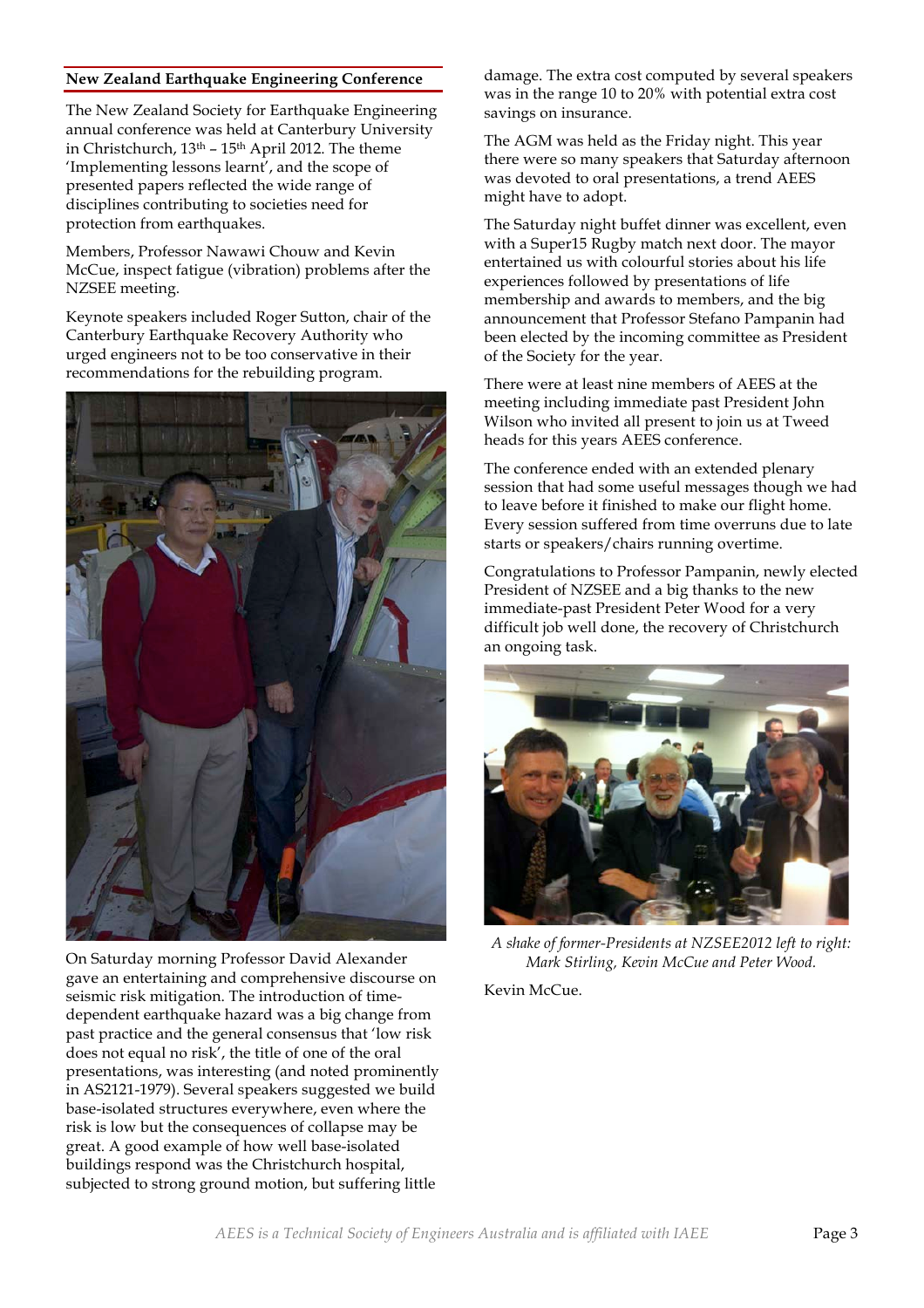## **IAEE Matters**

Invitation Message by the IAEE President

Greetings! I am pleased to invite all members of the world community of earthquake engineers to attend the Fifteenth World Conference on Earthquake Engineering that will next be hosted by the Portuguese Society for Earthquake Engineering. Our definition for an earthquake engineer is much broader than might be implied by the word "engineer." From their inception in 1956, the World Conferences have served as an authoritative platform of information exchange among diverse professionals who deal with earthquake loss mitigation. These include practitioners and researchers among engineers (civil, structural, mechanical, and geotechnical), architects and urban planners, earth scientists (geologists, seismologists), public officials, and social scientists. IAEE pursues its objectives with an international emphasis: the promotion of international cooperation in earthquake engineering through global interchange of knowledge, ideas, results of research and practical experience.

We are reminded constantly by recurring earthquakes in many countries of the importance of our mission. The human misery and loss caused by ground shaking and its cascading effects can be reduced only through the focused cooperation of professionals who perform their responsibilities in the light of knowledge that has been generated worldwide.

Our Portuguese colleagues have prepared a wonderful conference in one of the most attractive cities of the world, itself the victim of a terrible earthquake in 1755. The scientific program, side activities and opportunities to enjoy what Lisbon has to offer its guests will make the conference a memorable event. I look forward to seeing you all there.

Polat Gülkan, President IAEE

#### **Conferences**

**19-24 Aug 2012** 33rd General Assembly of the European Seismological Commission to be held in Moscow, Russia.

The official language of the Assembly is English. ON-LINE REGISTRATION is now available on the official website www.esc2012-moscow.org Please address questions to the Technical Secretariat: Ms. Anastasiya Devochkina Tel./Fax: +7 (495) 726-5135 E-mail: esc2012@onlinereg.ru

**24-28 Sep 2012** 15th World Conference on Earthquake Engineering. Lisbon Portugal. http://15wcee.com/

#### **History - Lisbon 1755**

(Extracted from the Hobart *Mercury* 4 August 1883, page 2).

The most terrible earthquake of which there is any record is that which occurred at Lisbon in 1755. On that occasion no less than 60,000 people perished. This disaster was totally unexpected. For many centuries the city had suffered from such disturbances of more or less violence, but these had been nearly forgotten, when on the 1st November, 1755, it was reduced almost in an instant to a heap of ruins.

The buildings which were not destroyed by being shaken from then foundations were consumed in the fire which immediately broke out.

The area affected on this occasion was very extensive. The shock was felt on the one side as far as the southern shores of Finland, and on the other it reached beyond the St. Lawrence in Canada, and was observed in some of the West India islands-an area of no less than 7,500,000 square miles.

The influence of this earth wave is sometimes communicated to the sea. The sea swells and slightly retires from the beach, and then a great wave rolls in upon the shore. At the great Lisbon earthquake this wave rose to a height of 60 feet at Cadiz, carrying with it sea-spoil far beyond the ordinary reach of the sea.

## **NZCS: Damage Control Design**

Conceptual Design & Practical Implementation Seminar – Christchurch, Wednesday 20 June 2012

The Christchurch earthquakes sequence in 2010 – 2011 has critically highlighted the mismatch between societal expectations over the reality of seismic performance of modern buildings.

This half-day seminar discussed motivations, issues and cost-effective engineering solutions to design reinforced concrete buildings capable of sustaining low-levels of damage and thus limited business interruption after a moderate to severe event. The presentations, based on real NZ applications and extensive research & development of such building technologies, covered conceptual design and detailing, including constructability and architectural aspects. The material covered will provide essential practical information around the appropriate design and consenting of these structures.

For more information please contact us

Allan Bluett email concrete@bluepacificevents.com NZCS - New Zealand Concrete Society PO Box 12, Beachlands, Auckland 2147 Phone: +64 9 536 5410 Fax: +64 9 536 5442 Website: www.bluepacificevents.com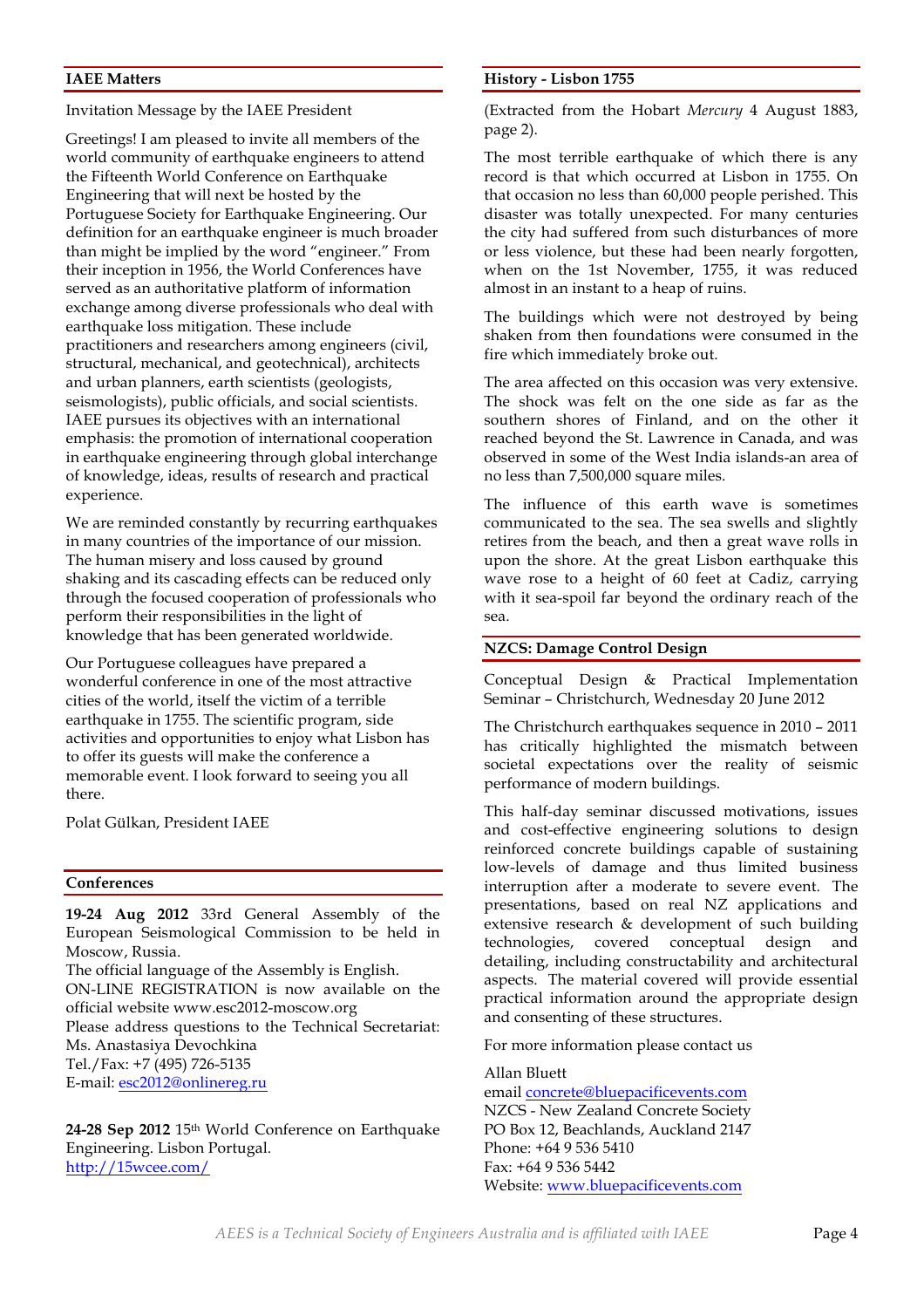#### **Canberra shaken**

At 9 minutes past 5am on 19th April, many residents of the National Capital (apart from the author, absent overnight) were awakened or nearly lost their early-morning latte as the city shook for several seconds.



2012-04-19 1909 19.2

ACT Police were inundated with phone calls but there was no damage.

The epicentre of this magnitude 4 earthquake was about 40 km west of Canberra in the Brindabella Mountains south of Wee Jasper (see table page 9).

On the author's Aranda accelerograph (RNDA shown above, 37km from the epicentre), the peak ground motion was about 40mm/s2, on the vertical component (lower trace) of the 'P' wave. A similar high vertical shaking was observed in the recent Christchurch earthquake at some stations. The spectral amplitude peak on the RNDA 'S' wave was at about 5Hz corresponding to the natural frequency of a 2 storey building. The vertical component accelerogram at GA's Dalton accelerogram (blue below), at a different azimuth, looks very different, more 'normal', the pga about 8mm/s2 at 76km distance (thanks to Jonathan Bathgate and Clive Collins).



Some 10 accelerograms may have been recorded for this earthquake on equipment owned by ACTEW, GA, Snowy Hydro and Sydney Water but most of this data is not publicly available.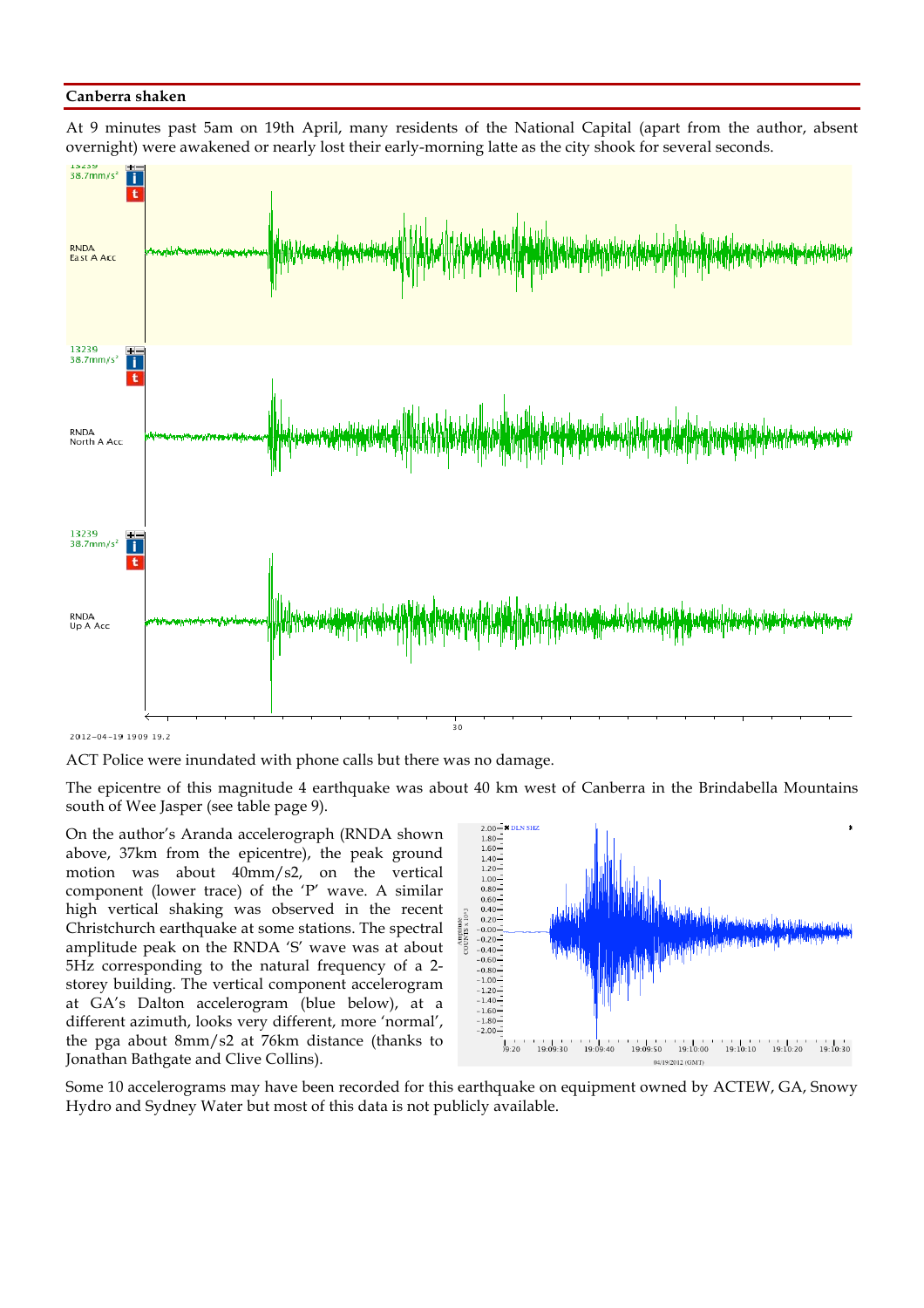## **Earthquakes in Northern Italy**

Shallow thrust-type earthquakes of magnitude 6.1 and 5.8 hit northern Italy, on May 20<sup>th</sup> (red dots) and 29<sup>th</sup> (blue dots) 2012. They caused 30 deaths and several hundred injuries and the evacuation of several cities. The shaking was felt throughout Northern Italy. Serious damage occurred in the cities of Finale Emilia, Ferrara and Modena, where significant cultural heritage buildings have been affected. Recorded accelerograms would be near-field design earthquakes for Australia and the expected consequences not dissimilar given the amount of un-reinforced masonry in both places.



 $9°30$  $10°00'$  $10°30'$  $11°00'$  $11°30'$  $12°00'$  $12°30'$ The sequence follows a series of moderate to strong earthquakes that occurred in Northern Italy in January 2012 in the vicinity of Ferrara.

http://www.guardian.co.uk/world/2012/may/20/italy-earthquake-kills-five-history

Hundreds were injured in the earthquake which toppled centuries-old churches and clock towers. Three thousand people bedded down in tents or temporary accommodation in northern Italy after the earthquake in the early hours.

Aftershocks in the Emilia-Romagna region continued to bring down damaged buildings during the day, injuring a firefighter, as emergency services scrambled to find temporary shelter for residents afraid to return home.



The last serious earthquake to strike Italy was the Ms 6.3 shock at L'Aquila in 2009 which killed nearly 300. http://www.guardian.co.uk/world/2009/apr/07/italy-earthquake-cultural-damage.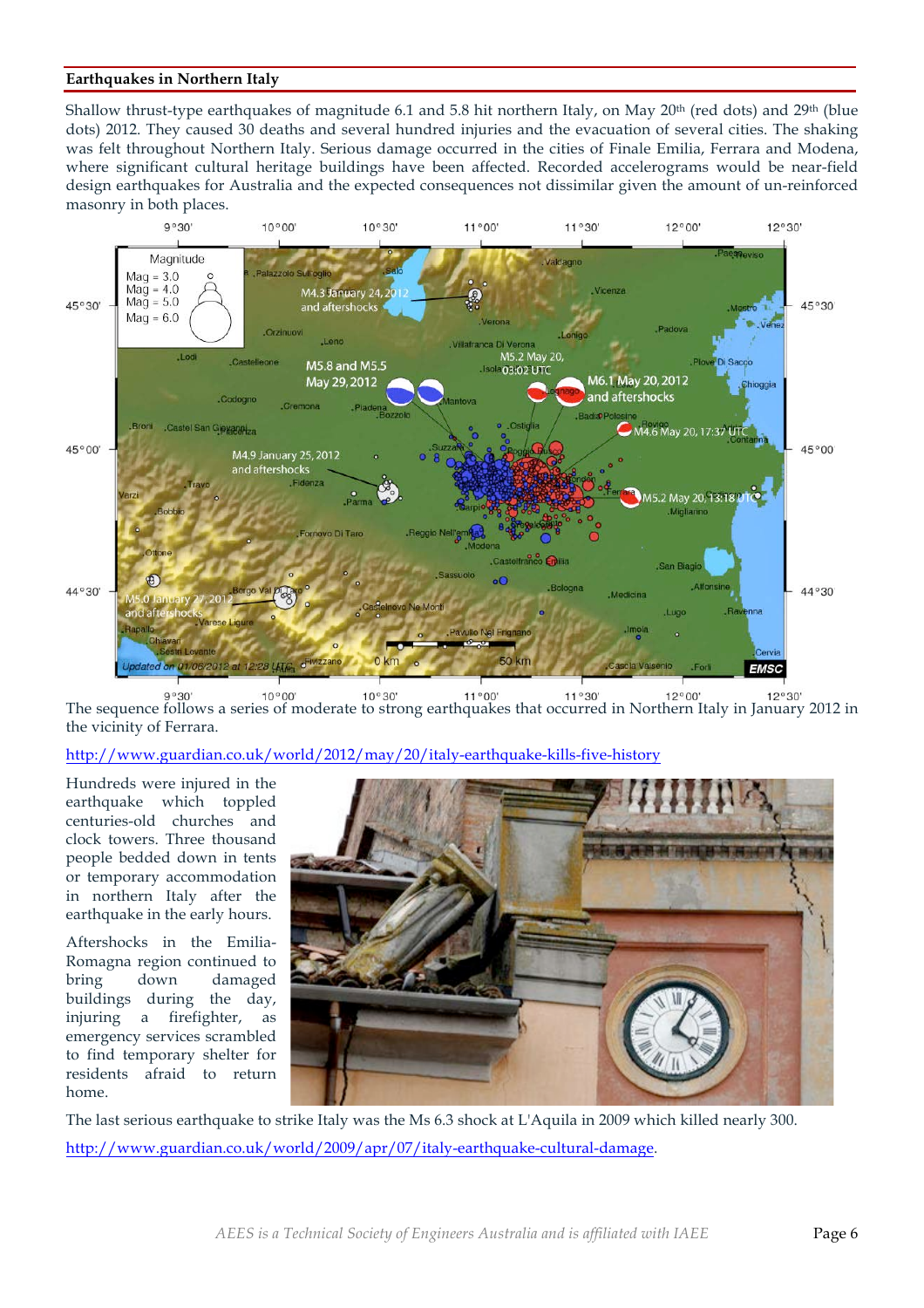

The earthquake left major towns such as Bologna unscathed but wrought havoc in small towns and villages dotting the countryside between Bologna, Ferrara and Modena. In San Felice sul Panaro, the tops of several towers of a 14th-century castle collapsed while frescofilled churches in the town were seriously damaged. In Finale Emilia, the historic Palazzo dei Veneziani partly collapsed and 11 residents survived after knocking down a wall to escape.

The Castello delle Rocche in the town was also damaged while a clock tower was split down the middle, with one side disintegrating into rubble before the remaining side collapsed during an aftershock (adjacent photo).

In the tiny hamlet of Buoncompra, 700 residents were evacuated to a makeshift emergency centre on the outskirts of town, overlooking the destroyed church of San Martino.

Four night shift workers were killed at three different factories which collapsed, including a 45 year-old aluminium car parts maker factory. Two of the other fatalities were workers at a nearby ceramics factory. A fourth man died when he was hit by a falling beam at a plastics factory in Ponte Rodoni di Bondeno. A woman aged 106 was also killed in her bed at her rural house by a falling beam.

Cheese producers said 300,000 wheels of grana and parmesan cheese had been lost as warehouses collapsed, while farmers were fighting to save livestock trapped in collapsed barns.

*The epicentre of the May 2012 earthquake (star) and historical earthquake epicentres, from EMSC the European and Mediterranean Seismological Centre.*



*AEES is a Technical Society of Engineers Australia and is affiliated with IAEE* Page 7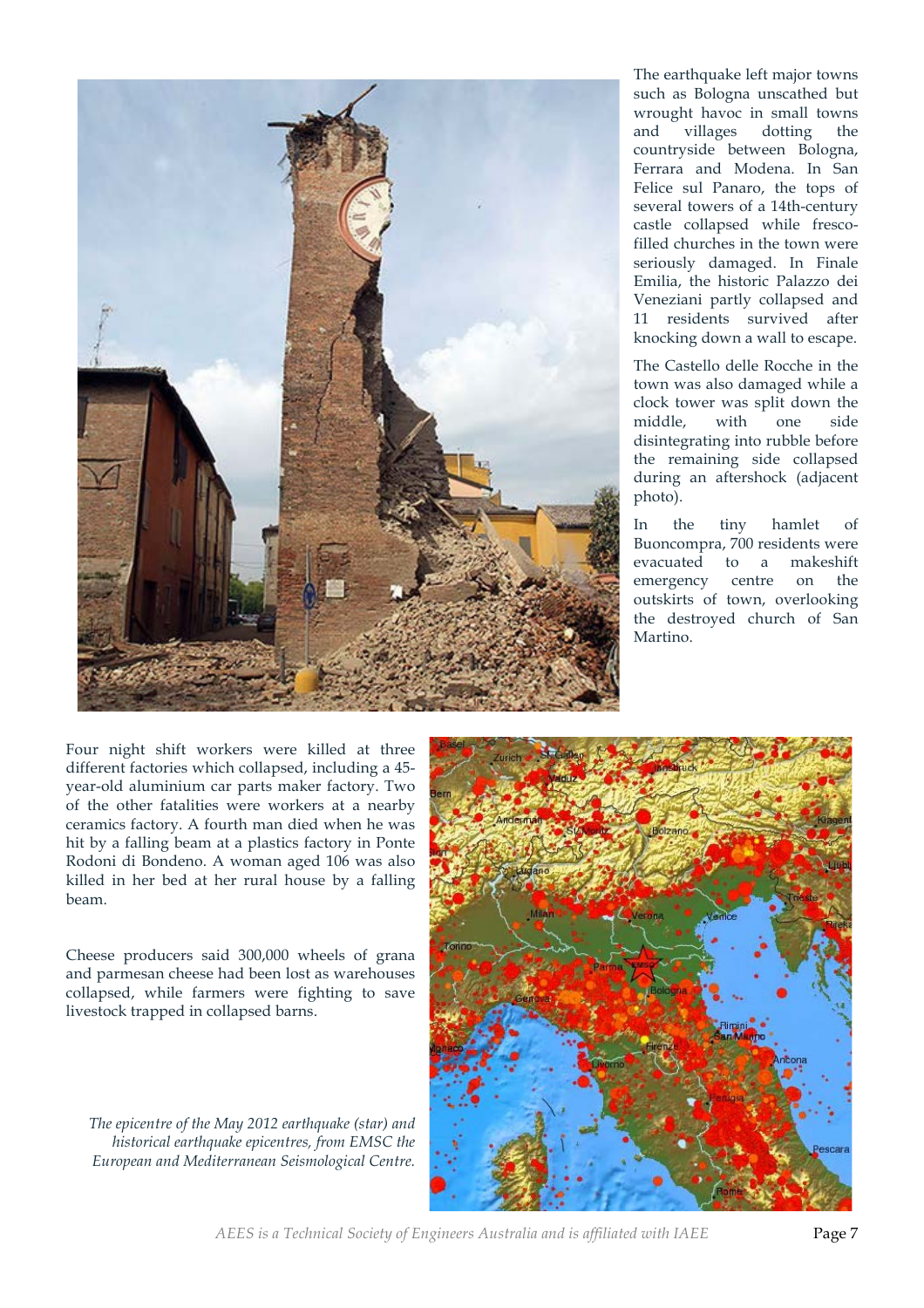#### **Aftershocks continue to rattle New Zealand**

A magnitude 5.2 earthquake rattled the south island of New Zealand on 25 May at 2:44pm local time. The epicentre was computed to have been 10 km east of Christchurch and the maximum intensity observed in suburban Christchurch was MM6.

New Zealand insurers are confident Christchurch's latest shake will not impact on the rebuild.

Finance Minister Bill English told TV3's The Nation programme on Saturday it was possible that Friday's 5.2 magnitude quake could delay the rebuild of the city and affect the



confidence of insurance companies.

"I mean there would not be a lot of physical damage from it, but a critical issue in Christchurch has been the confidence of the insurance companies," English said.

However, IAG, which owns NZI, AMI and State Insurance, said the shake did not alter its confidence in the Canterbury region, but did reinforce the need for a cautious approach. An IAG spokesman said while Friday's quake was unsettling, it was of the scale that could be expected. He said the quake did not alter the company's underwriting stance.

IAG started offering new insurance in Ashburton and Hurunui at the start of this year, but it was still not in a position to offer insurance to new customers in Christchurch, Selwyn and Waimakariri. English told The Nation the latest earthquake was a reminder it wasn't just a matter of policy or process to get the rebuild going. "There is the ongoing concern that there can be further earthquakes, and each one of them has some effect on confidence."

The Government was trying to work with the insurance companies. "From the Government's point of view we just want to push on as far as we can," he said.

#### **GNS Learning from earthquakes**

The wealth of data from over a year and a half of seismic records from the Canterbury earthquakes is allowing GNS Science to both test some current models of ground shaking and also to create more refined models of aftershock behaviour.

To aid in the Canterbury reconstruction process, GNS have been testing the accuracy of a number of Ground Motion Prediction Equations (GMPEs) against what pre-Darfield models would have predicted. The GMPEs have been based on data that included very few measurements within the first 15km of large earthquakes. Much of the damage resulting from the Christchurch earthquakes has fallen into this 'near-field' range from the earthquake's rupture zone. The data GeoNet is collecting are therefore unprecedented in their coverage of the near-field and will lead to more accurate global hazard assessments in areas that, like Christchurch, can have very infrequent but damaging earthquakes.

The data are also providing insights into the physical mechanisms of the larger events in the sequence. The relationship of smaller aftershocks to the mainshocks, casts light on the physical conditions during the earthquake that gave rise to the dramatic shaking.

Extracted from GeoNet News - Issue 16, April 2012